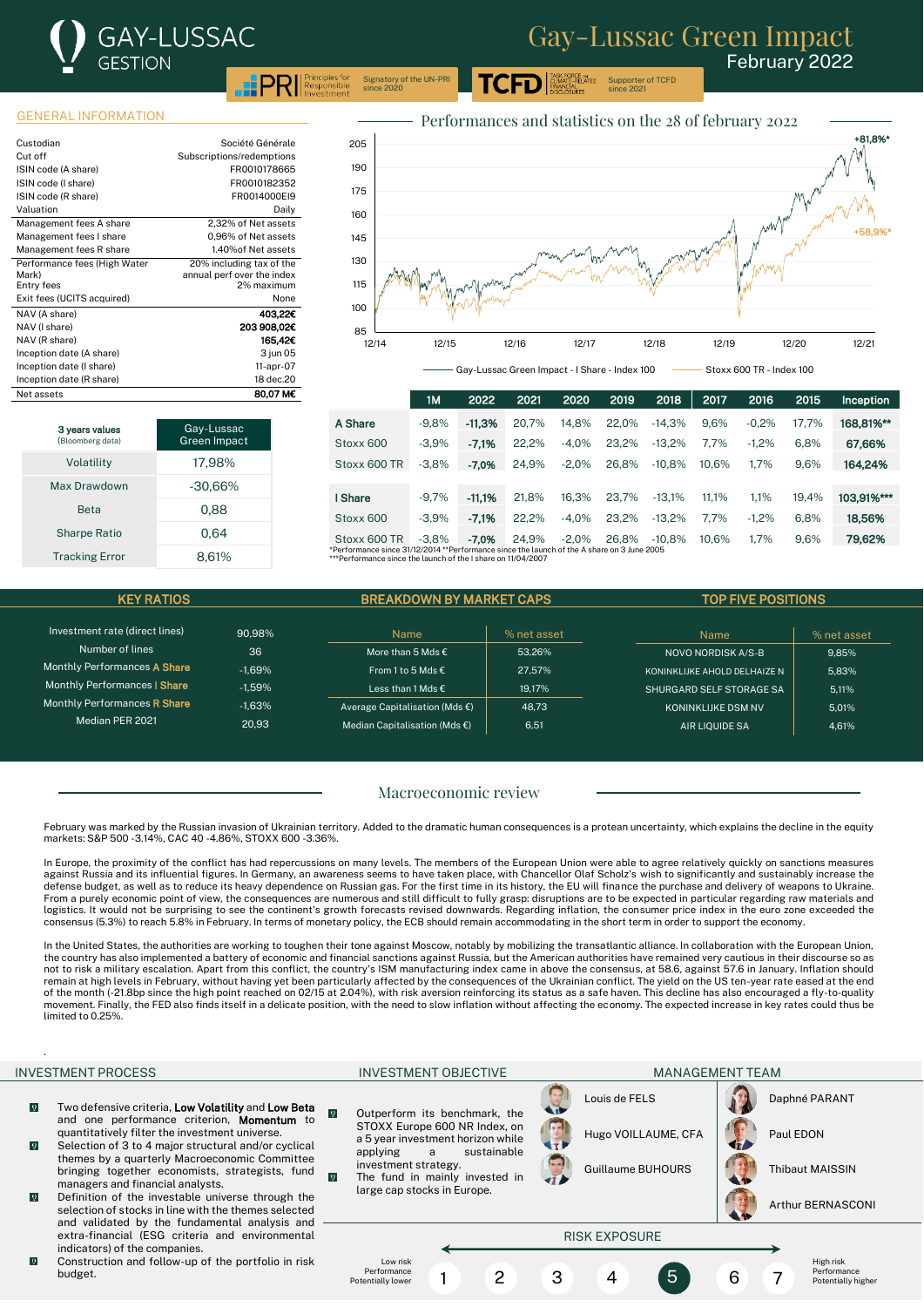

# Management review

During the month of February, we continued to apply our new macroeconomic investment themes within the Gay-Lussac Green Impact fund, favoring decorrelated stocks and undervalued companies, while respecting our risk management process. Thus, we have strengthened our holdings in UPM, Befesa and Vinci and have started to divest from EDP - Energias de Portugal. Being exposed to renewable energies, the Gay-Lussac Green Impact fund has been affected by the consequences of the current geopolitical tensions. EDP - Energias de Portugal published its ESG report for the year 2021 and showed a percentage of its turnover exposed to coal at 7%. This percentage, which is higher than in 2020, is contrary to our Coal Policy (available on our website, under [Responsible Investment\)](https://www.gaylussacgestion.com/en/responsible-investment/). Indeed, Gay-Lussac Gestion applies a systematic exclusion of 5% of the turnover of companies directly or indirectly exposed to coal in the context of their activities. Finally, in this context of strong geopolitical tensions, we have noticed a rebound of pure players in renewable energies. This stimulation of demand for decarbonated energies illustrates the European desire for energy independence from Russian gas, coupled with Europe's decarbonation objectives, as well as the need for a rapid energy transition. Within the fund, we can mention Orsted, EDP Renovaveis and Verbund, which respectively performed by +27.36%, +19.21% and +15.51% during the month of February.



Extra-financial ratings (ESG)

## EXTRA FINANCIAL PORTFOLIO ANALYSIS ESG RATING VS BECHMARK INDEX

|                               | Gay-Lussac Green<br>Impact $(710)$ | <b>Benchmark Index</b><br>(710) |
|-------------------------------|------------------------------------|---------------------------------|
| Grade average E*              | 6.21                               | 6.55                            |
| Grade average S*              | 5.95                               | 5.50                            |
| Grade average G*              | 6.25                               | 5.63                            |
| Portfolio grade overall ESG** | 7.90                               | 7.43                            |

\* Proportion of the fund's investments for which non-financial data are available and used or the rund surrestment.<br>Int fondamental analysis

Total coverage rate: 100%. (73% MSCI + 27% internal coverage)

| Values                              | Country     | <b>ESG Grade</b> | Rating | % of net<br>asset |
|-------------------------------------|-------------|------------------|--------|-------------------|
| <b>ORSTED A/S</b>                   | Denmark     | 10               | AAA    | 1.59%             |
| EDP-ENERGIAS<br>DE PORTUGAL SA      | Portugal    | 10               | AAA    | 1.76%             |
| <b>KONINKLIJKE</b><br><b>DSM NV</b> | Netherlands | 9.6              | AAA    | 5.01%             |
| <b>UPM-KYMMENE</b><br><b>OYJ</b>    | Finland     | 9.4              | AAA    | 1.94%             |
| <b>VERBUND AG</b>                   | Austria     | 9.3              | AAA    | 1.08%             |



E

G

TOP 5 BEST ESG RATINGS VALUES RATING BREAKDOWN





The figures given relate to previous years. The Fund's performances and the indexes are calculated with dividends and coupons reinvested net of fees. Past performance is not a reliable indicator of future performance and it is not consistent over time. This document is non contractual and intended for the private use of the addressee alone it cannot under any circumstance be interpreted as an offer to sell or soliciting an offer to buy the stocks mentioned in it It is the property of Gay-Lussac Gestion. Reproduction or distribution is strictly prohibited without the prior authorization of Gay-Lussac Gestion. Capital is not guaranteed and investment is subject to specific risks. For more details on investment risks, please refer to the Fund's KIID Prospectus, available on <u>www.gaylussacgestion.com</u><br>GAY-LUSSAC GESTION – a Simplified stock company with a share capital of 391 200 € Registered with the RCS Pa

office: 45 avenue George V - 75008 PARIS - France